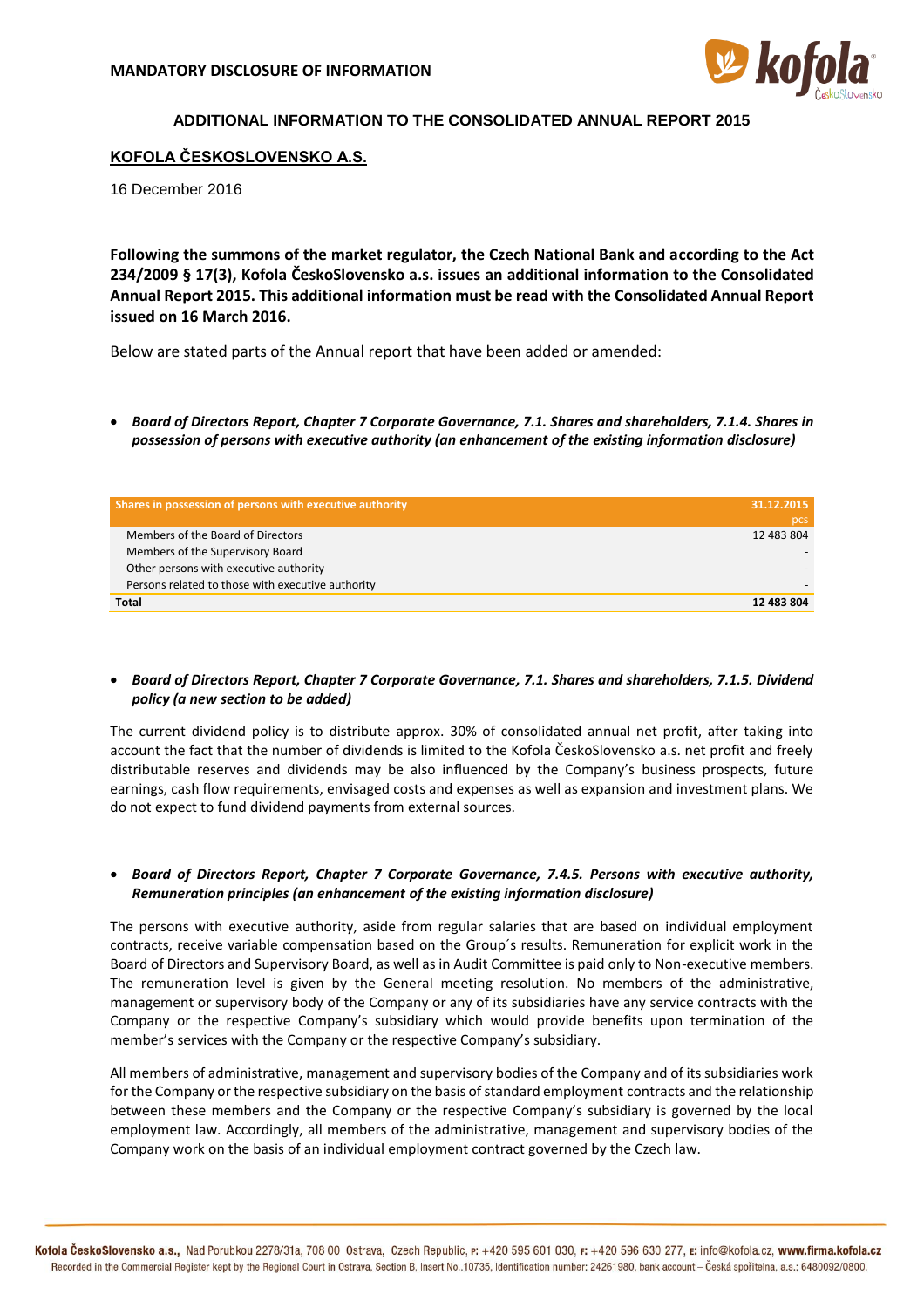## **MANDATORY DISCLOSURE OF INFORMATION**



The remuneration of persons with executive authority consists of a fixed and a variable component related to each particular position and the management level. Remuneration is paid in the form of salaries for work performed under employment contracts. The level of salaries is based on qualified benchmarking studies on manager´s remuneration in the Czech Republic, and reflects both managerial and professional potential as well as competencies. The variable component amounts  $0 - 100\%$  of the basic monthly salaries and is paid yearly in relation to the level of planned EBITDA performance. The payment execution is not a subject of any further approval of the Board of Directors, until the variable component amount exceeds the limit stated in the Article of Association.

In addition to financial income, persons with executive authority are entitled to an income in kind, which includes:

- 1. Right to use a business car for private purposes;
- 2. accommodation costs, eventual costs associated with relocation;
- 3. air ticket expenditures according to internal regulation;
- 4. fuel consumption for private purposes.

This income in kind is adjusted by the internal regulation and depends on the level of managerial position.

The remuneration system is adjusted by the Board of Directors. The variable component related to planned EBITDA is amended individually for each year by the Board of Directors, as well.

According to the Czech law, an employee is entitled to a severance payment upon termination of his/her employment (by agreement or notice) only if:

- 1. the employer or a portion of the employer's organization is dissolved or relocated, or
- 2. the employee becomes redundant because of a decision by the employer or the respective body to change the employer's tasks or technical set-up, to reduce the number of employees for the purpose of raising work productivity, or to make other organizational changes. If one of the above conditions is met, the employee should receive from the employer a severance payment based on his/her years of service as set out in the table below:

| Duration of employment relationship   | Amount of severance payment                                     |
|---------------------------------------|-----------------------------------------------------------------|
| less than 1 year                      | at least 1 multiple of the employee's average monthly earnings  |
| at least 1 year but less than 2 years | at least 2 multiples of the employee's average monthly earnings |
| at least 2 years                      | at least 3 multiples of the employee's average monthly earnings |

If the reason for employment termination (by agreement or notice) is a work-related injury, work-related sickness or threat of work-related sickness, the employee is then entitled to receive from the employer a severance payment in the amount of at least 12 multiples of the employee's average monthly earnings.

With respect to the members of the Board of Directors and the Supervisory Board the Group transfers mandatory social security contributions being part of the national pension systems in the countries where the Group is obliged to make such contributions. No other amounts are set aside to provide pension or retirement benefits to the members of the Board of Directors and the Supervisory Board.